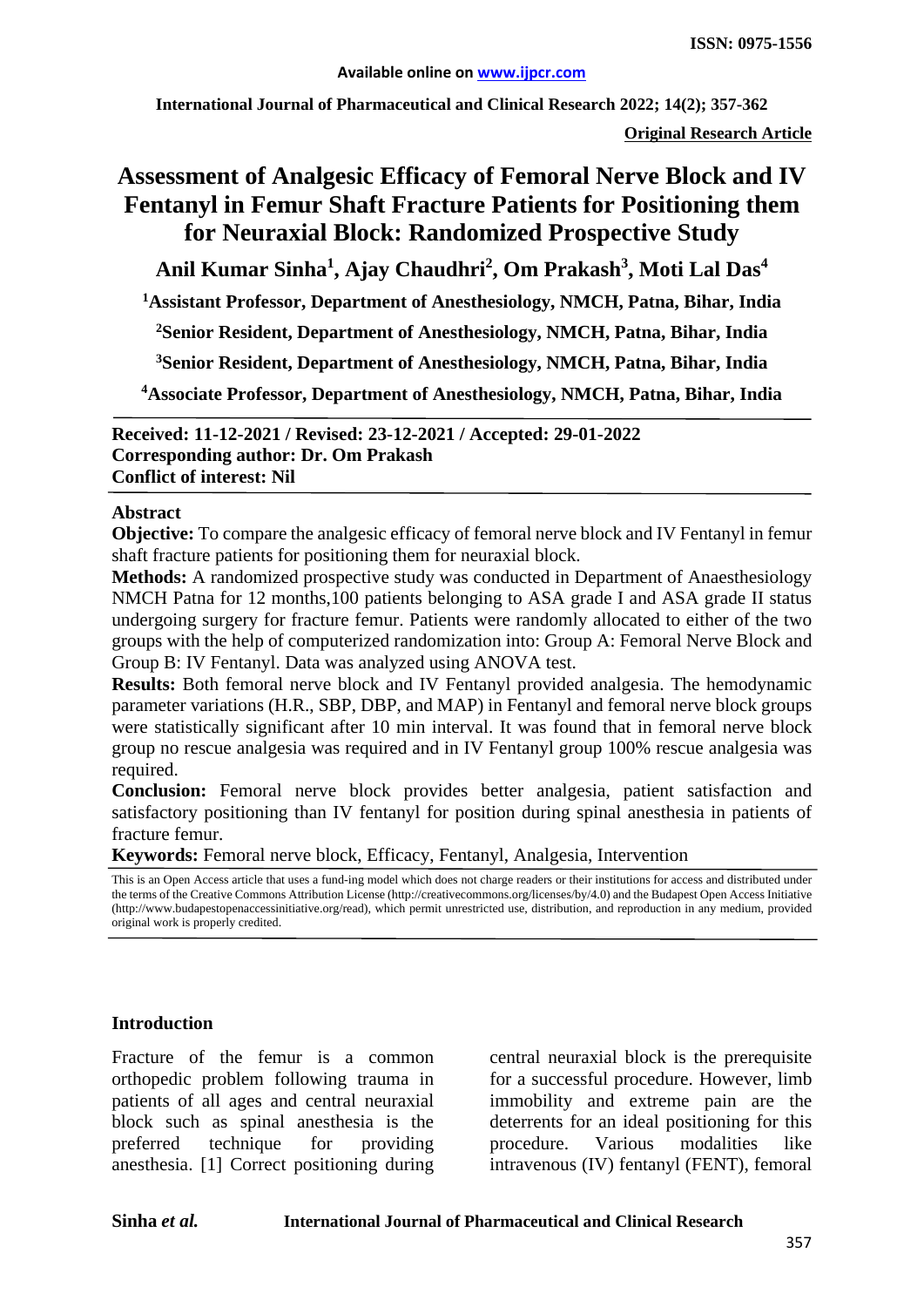nerve block (FNB) or fascia iliac block with local anesthetic have been advocated to reduce the pain pre-operatively and improve the positioning of these patients. [2]

Spinal anesthesia is commonly utilized in lower extremity orthopedic surgery and has many advantages including easily performed, effective, avoiding airway related complications, reducing the incidence of deep venous thrombosis (DVT), reducing hospital mortality, minimizing hospitalization, and providing postoperative analgesia. [3, 4, 5] It has well-acknowledged beneficial effects of reducing pain, reduced opioid consumption, and improved quality of early recovery.[6]

Providing adequate pain relief not only increases comfort in these patients, but has also been shown to improve positioning for neuraxial block. Analgesics or femoral nerve block (FNB) are often used to help the patient tolerate position. Femoral nerve block has been shown to be an effective method of analgesia for fractured femoral shaft either during pre-hospital management or in the emergency department [7, 8] and also provide excellent postoperative analgesia. [9]

# **Material & Methods:**

A prospective, randomized study was conducted in Department of Anaesthesiology, NMCH, Patna, Bihar for 12 months. 100 patients of ASA I and II between the age group of 18-65 years undergoing surgical correction of fracture shaft femur under subarachnoid anesthesia. Patients were randomly allocated into two groups:

Group A: femoral nerve block was administered 30 minutes before planned subarachnoid blockade.

**Group B:** IV Fentanyl 3ug/kg was administered 30 minutes before planned subarachnoid blockade.

# **Inclusion criteria:**

1. All patients undergoing elective surgeries for femur shaft fractures.

- 2. Age  $>18$  years and  $< 65$  years
- 3. ASA I & II

# **Exclusion criteria:**

- 1. Patients with poor GCS
- 2. Age  $\langle 18 \rangle$  years and  $>65$  years
- 3. Patients with liver and renal diseases

4. Patients with known local anesthetic allergy

5. Patients with bleeding tendencies and coagulopathy.

6. Patients with known neuropathy.

7. Patients with skin lesion at block site.

# **Parameters observed**

- 1. Heart rate
- 2. Systolic blood pressure
- 3. Diastolic blood pressure
- 4. Mean arterial pressure
- 5. VAS score at rest

6. VAS score at movement of fractured limb

7. Rescue analgesic requirement

### **Statistical analysis:**

Statistical test applied for the analysis was ANOVA test using SPSS version 20. The Level of confidence interval was set at 95% and level of significance was set at 5%.

### **Results:**

**Table 1:** In FNB group there is decrease in mean heart rate compared to pre-intervention period till 25 min period and stable thereafter. In Fentanyl group there is decrease in mean heart rate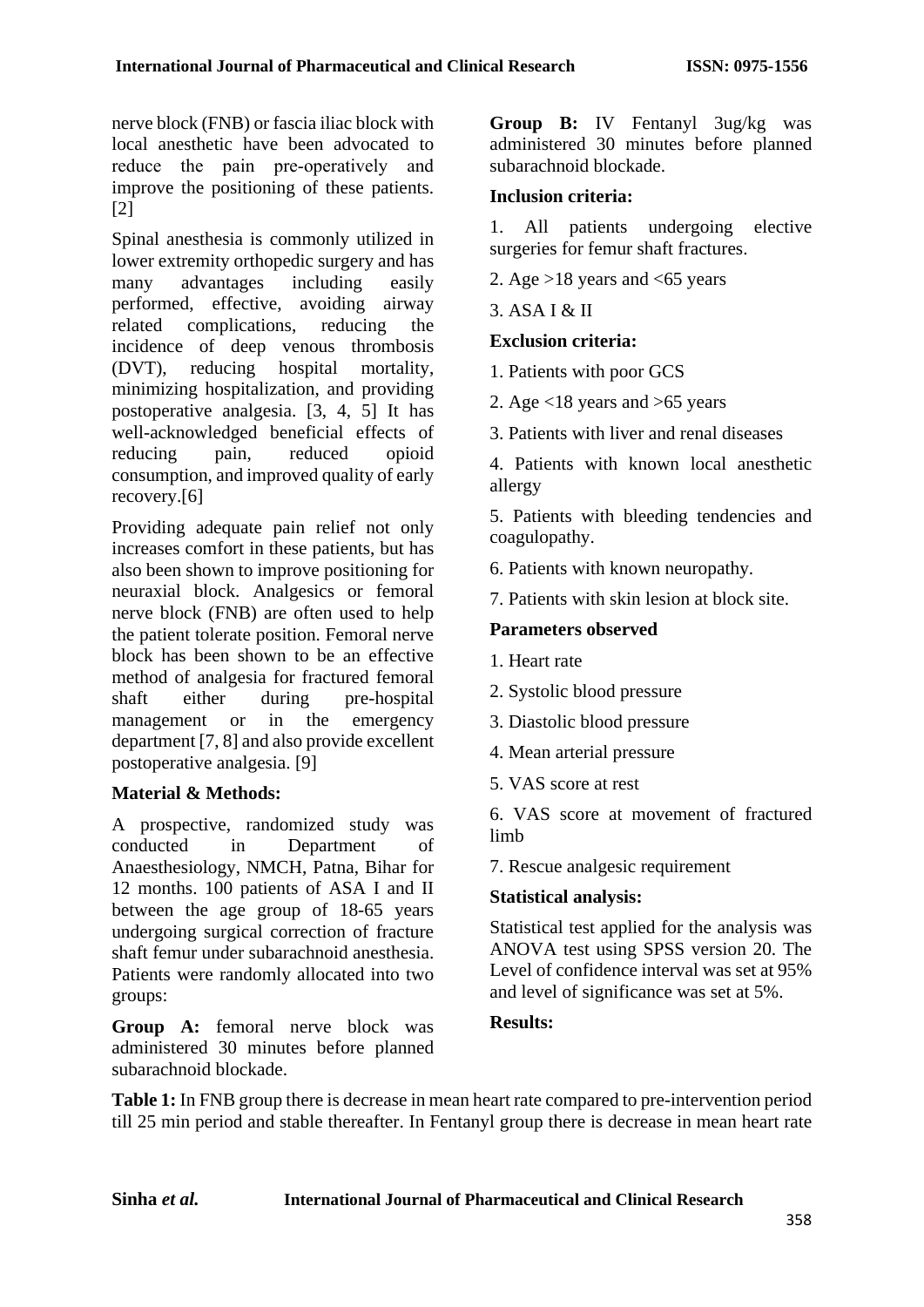at 5 min interval compared to pre-intervention period which again increased after 10 min. Difference in mean heart rate in both the groups after 10 min interval is statistically significant.

|                      | <b>Femoral Block</b> |                 | Fentanyl    |                 | P value |
|----------------------|----------------------|-----------------|-------------|-----------------|---------|
| <b>Hear Rate</b>     | <b>Mean</b>          | <b>Std. Dev</b> | <b>Mean</b> | <b>Std. Dev</b> |         |
| Pre-<br>intervention | 85.23                | 8.23            | 88.02       | 8.20            | 0.531   |
| 5 Minutes            | 85.48                | 8.24            | 87.77       | 6.17            | 0.682   |
| 10 minutes           | 82.14                | 7.01            | 89.72       | 7.58            | 0.008   |
| 15 Minutes           | 81.20                | 8.83            | 88.92       | 6.36            | 0.001   |
| 20 Minutes           | 77.12                | 6.65            | 89.25       | 6.45            | 0.001   |
| 25 Minutes           | 75.37                | 5.20            | 85.36       | 5.63            | 0.001   |
| 30 Minutes           | 73.73                | 7.21            | 86.49       | 5.99            | 0.001   |

**Summary of heart rate (HR) /minute in treatment group**

Table 2: Difference in mean SBP in both the groups after 10 min interval is statistically significant.

**Summary of systolic blood pressure (SBP) in mmHg**

| <b>SBP</b>   | <b>Femoral Block</b> |                 | Fentanyl    |                 |         |
|--------------|----------------------|-----------------|-------------|-----------------|---------|
|              | <b>Mean</b>          | <b>Std. Dev</b> | <b>Mean</b> | <b>Std. Dev</b> | p-value |
| Pre-         | 141.52               | 9.26            | 137.81      | 9.21            | 0.901   |
| intervention |                      |                 |             |                 |         |
| 5 Minutes    | 140.42               | 7.28            | 137.66      | 7.33            | 0.692   |
| 10 minutes   | 139.81               | 7.82            | 136.27      | 5.89            | 0.005   |
| 15 Minutes   | 126.27               | 7.71            | 135.72      | 5.90            | 0.001   |
| 20 Minutes   | 124.45               | 7.92            | 134.20      | 4.55            | 0.001   |
| 25 Minutes   | 125.86               | 7.72            | 133.82      | 4.20            | 0.001   |
| 30 Minutes   | 124.03               | 7.81            | 136.01      | 3.21            | 0.001   |

**Table 3:** Fentanyl group mean DBP increased after 5min and remained same thereafter. Difference in mean DBP in both the groups after 10 min interval is statistically significant. **Summary of diastolic blood pressure (DBP) in mmHg**

| <b>DBP</b>       | <b>Femoral Block</b> |                 | Fentanyl    |                 | p-value |
|------------------|----------------------|-----------------|-------------|-----------------|---------|
|                  | <b>Mean</b>          | <b>Std. Dev</b> | <b>Mean</b> | <b>Std. Dev</b> |         |
| Pre-intervention | 81.43                | 5.25            | 77.25       | 5.02            | 1.000   |
| 5 Minutes        | 80.61                | 5.98            | 78.91       | 4.66            | 0.872   |
| 10 minutes       | 80.21                | 5.30            | 82.30       | 2.72            | 0.088   |
| 15 Minutes       | 80.24                | 4.29            | 81.92       | 1.23            | 0.004   |
| 20 Minutes       | 81.00                | 5.81            | 81.62       | 2.91            | 0.021   |
| 25 Minutes       | 81.83                | 3.12            | 80.72       | 1.46            | 0.030   |
| 30 Minutes       | 80.29                | 3.01            | 80.89       | 1.98            | 0.026   |

**Table 4:** MAP mean in FNB group decreased after 10 min while in Fentanyl group MAP mean increased after 10 min and remained same thereafter. Difference in mean MAP in both the groups after 10 min interval is statistically significant.

**Mean of mean arterial blood pressure (MAP) in mmHg**

### **Sinha** *et al.* **International Journal of Pharmaceutical and Clinical Research**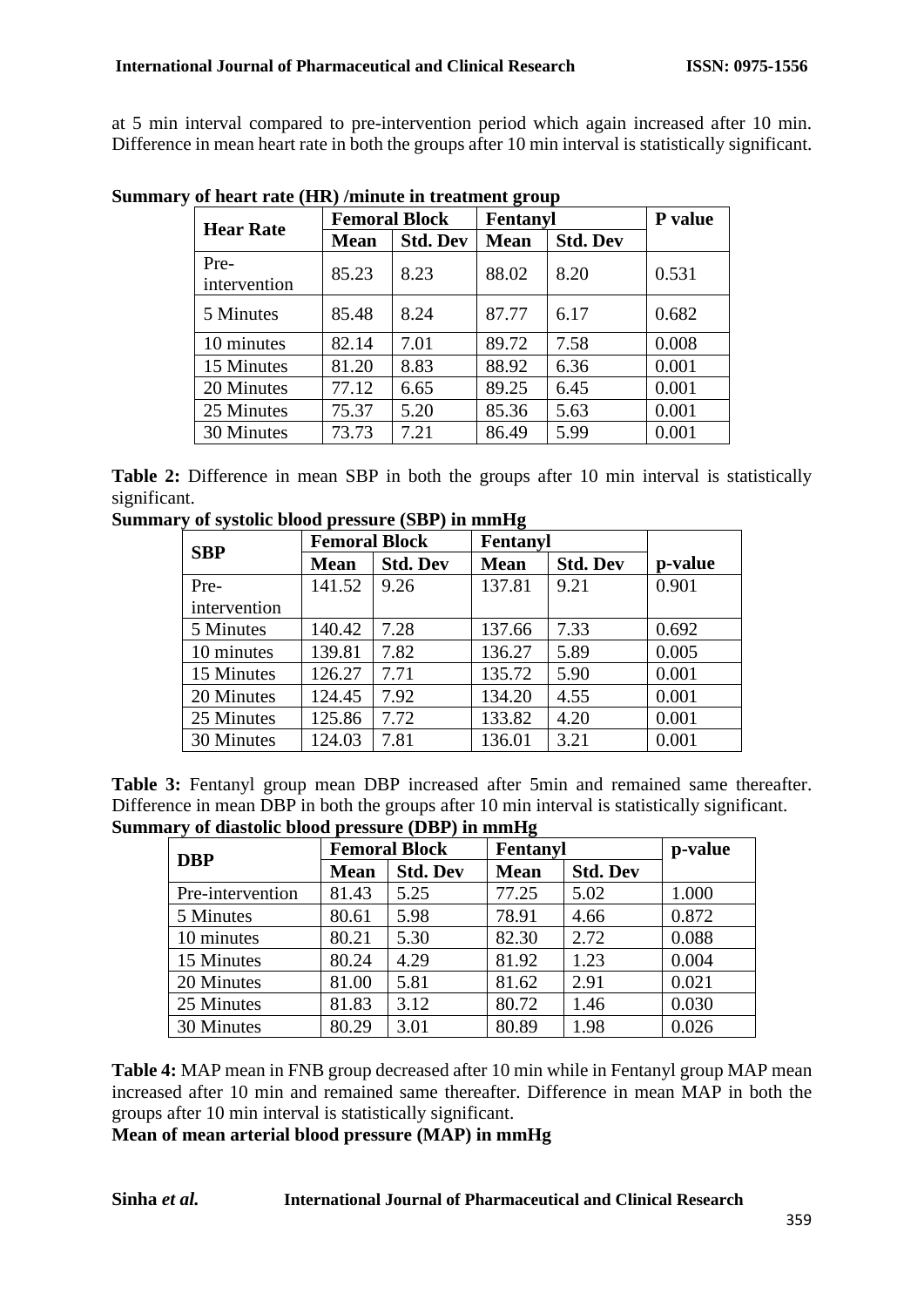|              | <b>Femoral Block</b> |             | Fentanyl    |                    |             |             |
|--------------|----------------------|-------------|-------------|--------------------|-------------|-------------|
| <b>MAP</b>   | <b>Mean</b>          | Std.<br>Dev | <b>Mean</b> | Std.<br><b>Dev</b> | p-<br>value |             |
| Pre-         | 97.39                | 5.22        | 96.32       | 5.01               | 0.789       | <b>Not</b>  |
| intervention |                      |             |             |                    |             | Significant |
| 5 Minutes    | 97.20                | 5.72        | 97.29       | 4.22               | 0.720       | <b>Not</b>  |
|              |                      |             |             |                    |             | Significant |
| 10 minutes   | 96.22                | 5.00        | 99.01       | 3.00               | 0.008       | Significant |
| 15 Minutes   | 95.29                | 4.32        | 99.27       | 3.82               | 0.000       | Significant |
| 20 Minutes   | 95.00                | 5.91        | 98.28       | 2.72               | 0.001       | Significant |
| 25 Minutes   | 95.00                | 5.71        | 98.92       | 2.19               | 0.000       | Significant |
| 30 Minutes   | 94.81                | 4.90        | 98.77       | 1.27               | 0.000       | Significant |

**Table 5:** mean VAS at rest in FNB group decreased after 10 min interval while mean VAS at rest in Fentanyl group also decreased but remained same thereafter. Mean VAS at rest in FNB group & Fentanyl group at 10min (7.21 & 6.11), 15 min (6.81&7.20), 20min (3.22 &7.82),  $25\text{min}$  (1.81&6.87) 30 min (3.20&6.03) which were statistically significant. That means FNB has better analgesic profile compared to IV fentanyl. **Summary of pain score: VAS Rest**

| <b>VAS Rest</b> | <b>Femoral Block</b> |                 | Fentanyl    |                 |         |
|-----------------|----------------------|-----------------|-------------|-----------------|---------|
|                 | <b>Mean</b>          | <b>Std. Dev</b> | <b>Mean</b> | <b>Std. Dev</b> | p-value |
| Pre-operative   | 9.21                 | 0.00            | 9.00        | 0.00            | 1.000   |
| 5 Minutes       | 9.00                 | 0.00            | 9.81        | 0.00            | 1.000   |
| 10 minutes      | 7.21                 | 0.80            | 6.11        | 0.82            | 0.001   |
| 15 Minutes      | 6.81                 | 1.28            | 7.20        | 0.83            | 0.001   |
| 20 Minutes      | 3.22                 | 1.81            | 7.82        | 0.77            | 0.001   |
| 25 Minutes      | 1.81                 | 1.62            | 6.87        | 0.88            | 0.001   |
| 30 Minutes      | 3.20                 | 1.79            | 6.03        | 0.86            | 0.001   |

**Table 6: VAS Movement:** Mean VAS at movement in FNB group decreased after 10 min interval while mean VAS movement in Fentanyl group also decreased after 10 min but remained same thereafter. Difference in mean VAS at movement in both the groups after 10 min interval is statistically significant. That means FNB has better analgesic profile compared to IV fentanyl.

| <b>VAS Movement</b> | <b>Femoral Block</b> |                 | Fentanyl    |                 | p-value |
|---------------------|----------------------|-----------------|-------------|-----------------|---------|
|                     | <b>Mean</b>          | <b>Std. Dev</b> | <b>Mean</b> | <b>Std. Dev</b> |         |
| Pre-operative       | 10.00                | 0.00            | 10.00       | 0.00            | 1.000   |
| 5 Minutes           | 10.00                | 0.00            | 10.00       | 0.00            | 1.000   |
| 10 minutes          | 9.58                 | 0.82            | 8.8         | 0.83            | 0.001   |
| 15 Minutes          | 7.81                 | 1.21            | 8.22        | 0.71            | 0.001   |
| 20 Minutes          | 4.82                 | 1.37            | 8.20        | 0.70            | 0.001   |
| 25 Minutes          | 2.29                 | 1.60            | 7.41        | 0.89            | 0.001   |
| 30 Minutes          | 3.19                 | 1.77            | 7.33        | 0.83            | 0.001   |

**Discussion:** Sandby-Thomas et al reported that the most frequently used agents were midazolam, ketamine, and propofol. Alternative agents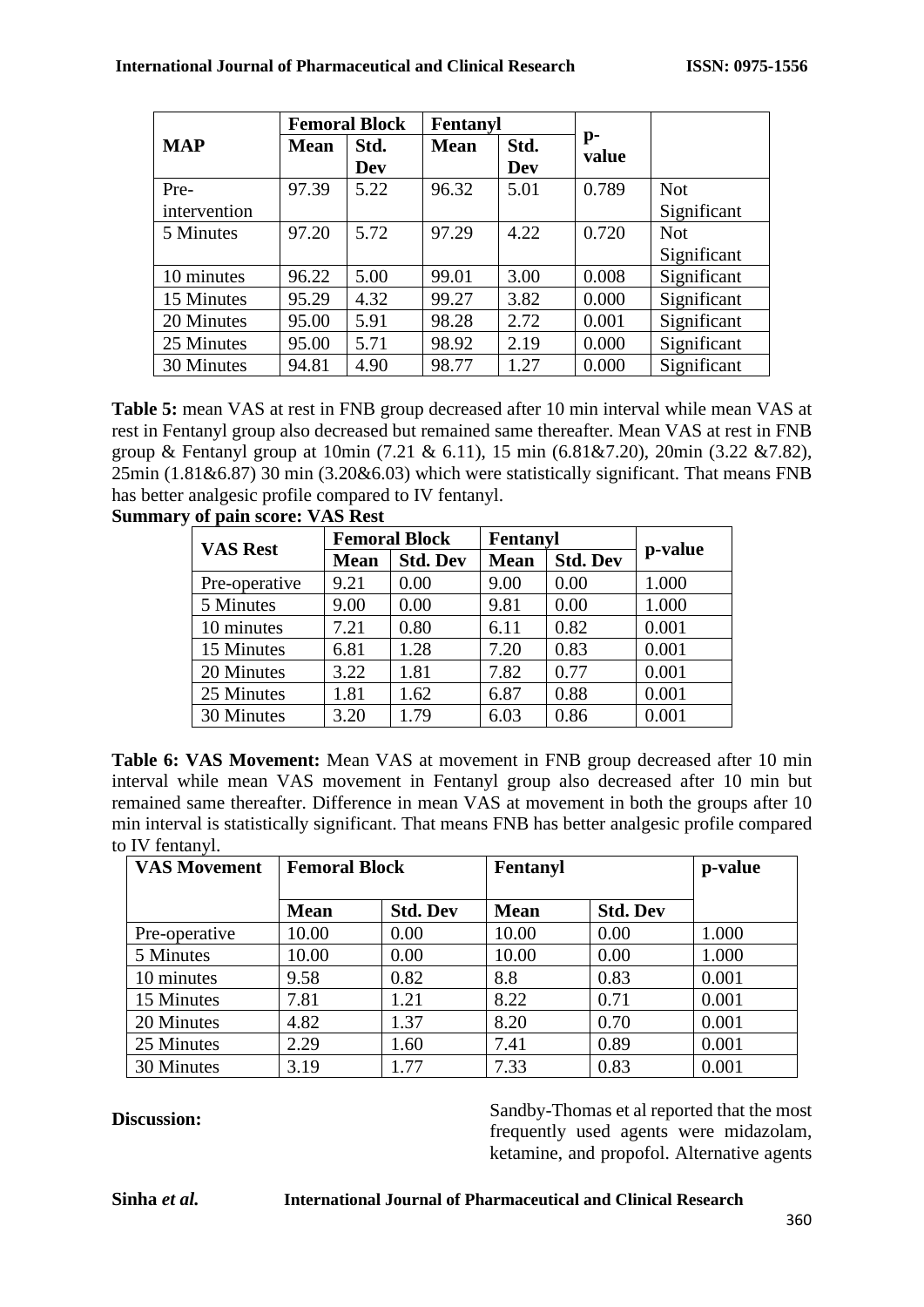were Fentanyl, remifentanil, morphine, nitrous oxide, and sevoflurane, whereas nerve blocks were used infrequently.<sup>[1]</sup>

In contrast to this study, Ghimire et al,reported that, FICB was more effective in reducing pain than FNB. The result may be explained by the fact that, lower volume (15mL) of lidocaine is used in the FNB group, and isolated proximal fracture occasionally innervated by sciatic and superior gluteal nerves which are not affected by FNB as shown by the increase VAS score in this group. They found a very low VAS score for the FICB group, and the possible reason might be very low baseline mean VAS score (around 3) than above 6 (median) in the present study and also longer waiting time (20 minutes) to position for spinal anesthesia, that increases the quality of FICB.[10]

Spinal anesthesia is universally accepted and preferred technique of anesthesia for surgery of fracture femur.[1] This technique has many advantages over general anesthesia like early mobility, less chances of deep vein thrombosis and mortality. [11, 12]

The hemodynamic parameter variations (H.R., SBP, DBP, MAP) in Fentanyl and FNB groups are statistically significant after 10 min interval, which implies hemodynamic parameters in FNB group are stable compared to IV Fentanyl group.

In our study, we compared all groups for 30 min. and at the end of 30 min; if VAS score is more than 4, rescue analgesia (IV Paracetamol 15mg/kg) was given. It is found that in femoral nerve block group no rescue analgesia was required and in IV Fentanyl group 100% rescue analgesia was required.

In this study, there is no documented complication like hypotension, vomiting, bradycardia, and respiratory depression which is similar to studies done by Kacha et al,[13]and Purohit et al, [14] on their placebo controlled FICB and FNB randomized clinical trials respectively.

# **Conclusion:**

Femoral nerve block provides better analgesia, patient satisfaction and satisfactory positioning than IV fentanyl for position during spinal anesthesia in patients of fracture femur.

# **References:**

- 1. Sandby Thomas M, Sullivan G, Hall JE. A national survey into the peri‑operative anesthetic management of patients presenting for surgical correction of a fractured neck of femur. Anaesthesia 2008; 63:250-8.
- 2. Sia S, Pelusio F, Barbagli R, Rivituso C. Analgesia before performing a spinal block in the sitting position in patients with femoral shaft fracture: A comparison between femoral nerve block and intravenous fentanyl. Anesth Analg 2004; 99:1221-4.
- 3. Pu X, Sun J-M. General anesthesia vs spinal anesthesia for patients undergoing total-hip arthroplasty: A meta-analysis. Medicine. 2019; 98:16.
- 4. Van Waesberghe J, Stevanovic A, Rossaint R, Coburn M. General vs. neuraxial anesthesia in hip fracture patients: a systematic review and metaanalysis. BMC Anesthesiol. 2017;17(1):87.4.
- 5. Lončarić-Katušin M, Mišković P, Lavrnja-Skolan V, Katušin J, Bakota B, Žunić J. General versus spinal anesthesia in proximal femoral fracture surgery–treatment outcomes. Injury. 2017;48: S51– S5.
- 6. Johnson MZ J. Perioperative regional anesthesia and postoperative longerterm outcomes. F1000Research. 2016;5.
- 7. McGlone R, Sadhra K, Hamer DW, Pritty PE. Femoral nerve block in the initial management of femoral shaft fractures. Arch Emerg Med 1987; 4:163-8.